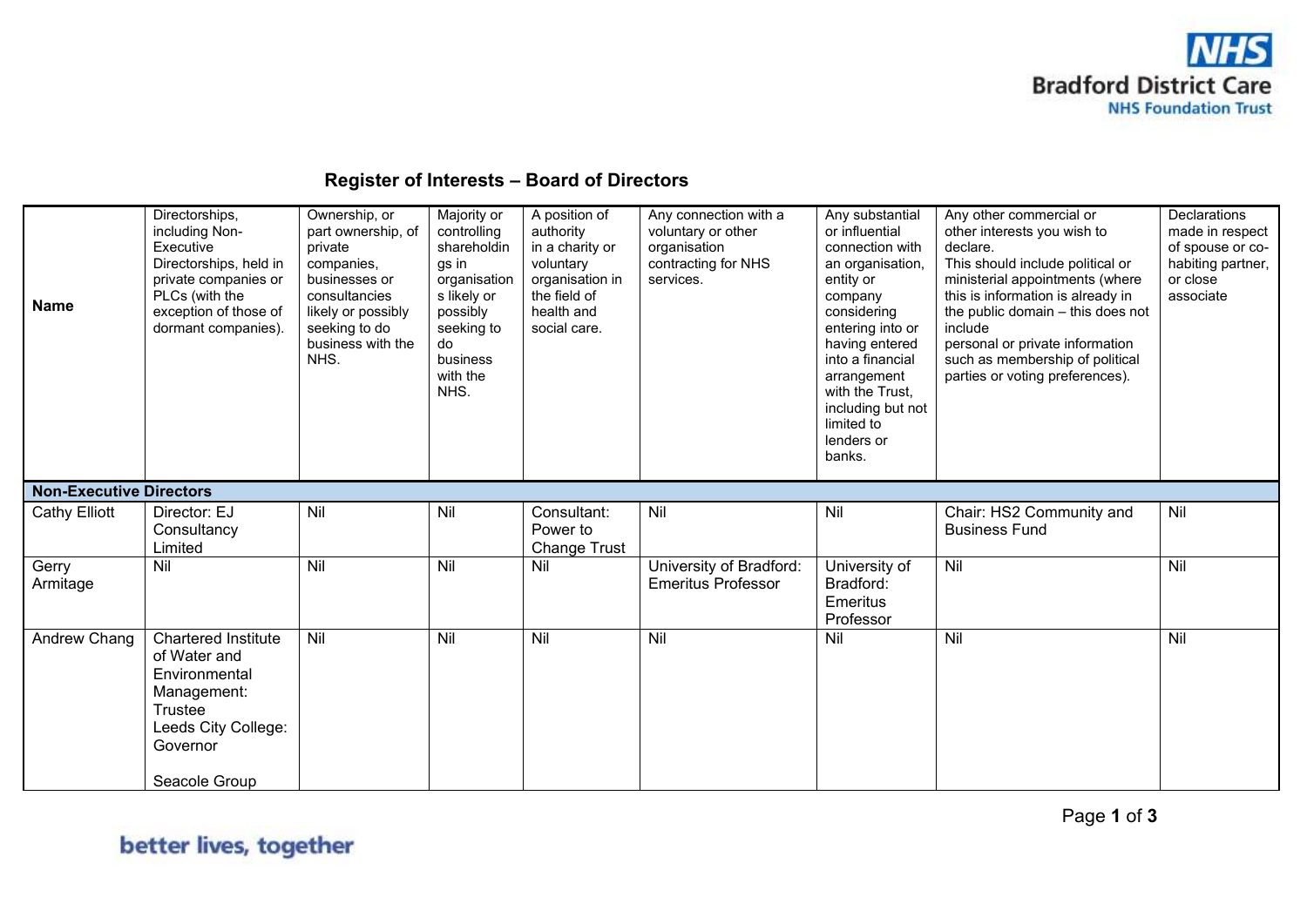

|                | NED at Yorkshire<br>Ambulance Service                                                                                                                                                |                |     |                                         |                                                                                                        |     |                                                                                                                                                                                                                                                                                    |                                                          |
|----------------|--------------------------------------------------------------------------------------------------------------------------------------------------------------------------------------|----------------|-----|-----------------------------------------|--------------------------------------------------------------------------------------------------------|-----|------------------------------------------------------------------------------------------------------------------------------------------------------------------------------------------------------------------------------------------------------------------------------------|----------------------------------------------------------|
| Zulfi Hussain  | <b>Global Promise:</b><br>Director<br><b>Zedex Limited</b><br>(Deera Restaurant):<br>Director<br>Pavillion Café Bar:<br><b>Director</b><br><b>Global Promise:</b><br><b>Director</b> | Nil            | Nil | Inspired<br>Neighbourhoo<br>ds: Trustee | Inspired<br>Neighbourhoods:<br>Trustee                                                                 | Nil | Nil                                                                                                                                                                                                                                                                                | Nil                                                      |
| Simon Lewis    | <b>West Riding County</b><br>Football<br>Association: Non-<br><b>Executive Director</b>                                                                                              | Nil            | Nil | Nil                                     | <b>Practicing Barrister:</b><br>instructed to act or<br>advise on national and<br>local organisations. | Nil | General Optical Council:<br>Independent Statutory Care<br>Advisor<br><b>Court Examiner and Junior</b><br>Counsel to the Crown<br>British Cycling: Independent<br>Advisor on disciplinaries or<br>appeals<br>England Boxing: Independent<br>Advisor on disciplinaries or<br>appeals | Eldwick<br>Primary<br>School:<br>Employee                |
| Carole Panteli | <b>UCS Consultants:</b><br><b>Director</b>                                                                                                                                           | $\overline{N}$ | Nil | Nil                                     | Nil                                                                                                    | Nil | <b>Nursing and Midwifery</b><br>Council: Fitness to Practice<br><b>Panellist and Chair</b>                                                                                                                                                                                         | $\overline{UCS}$<br>Consultants:<br>Managing<br>Director |